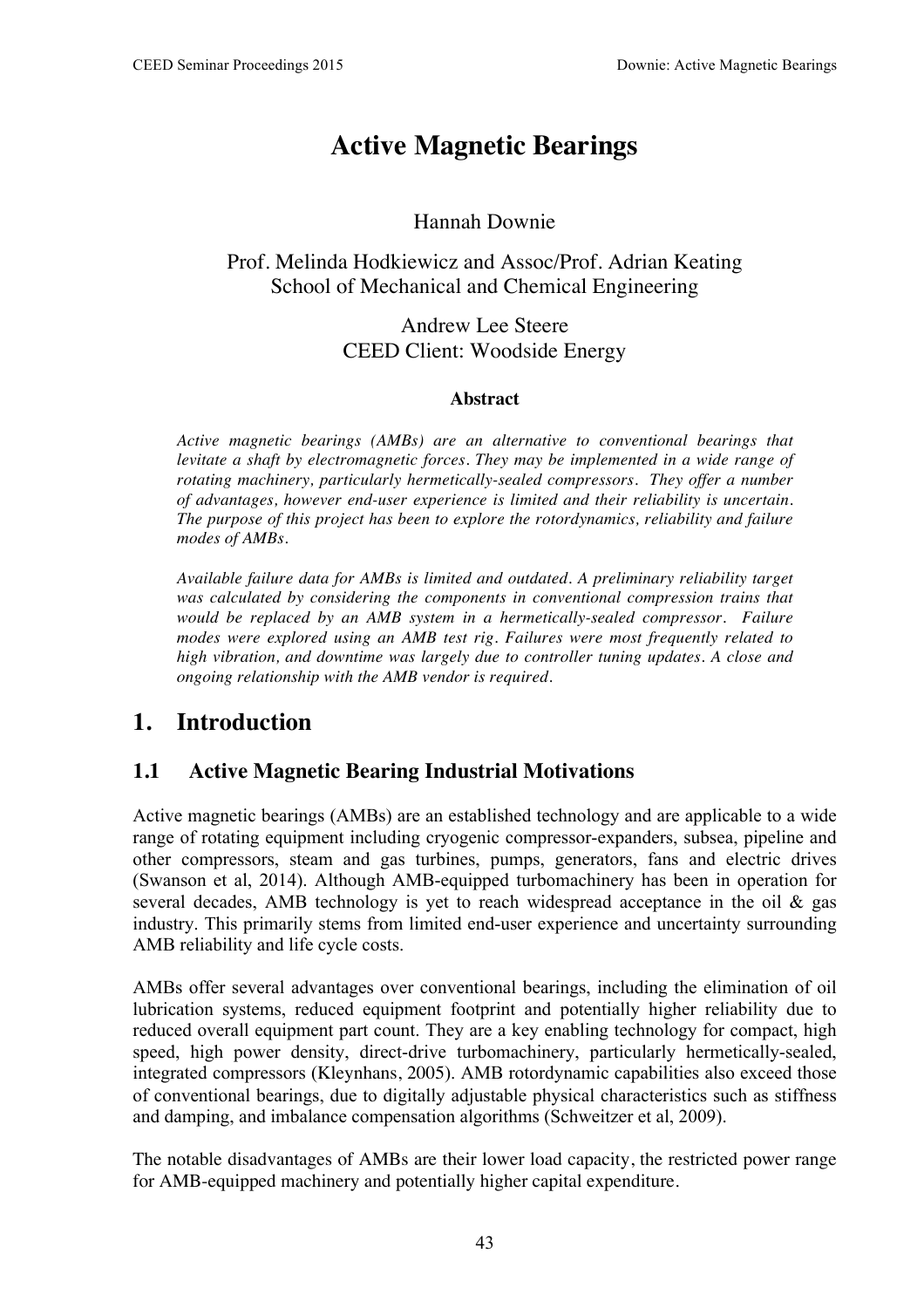### **1.2 Active Magnetic Bearing Fundamentals**

Active magnetic bearings are used to levitate a rotating shaft via electromagnetic forces. The rotor is regulated at the centreline via closed loop feedback using position sensors, a digital controller, power amplifiers and electromagnets. The system also includes an external power supply and auxiliary mechanical bearings that support the shaft in the event of AMB failure.



**Figure 1 Basic active magnetic bearing components**

### **1.3 Literature Review**

The literature regarding active magnetic bearings is overwhelmingly concerned with the design of advanced control algorithms, particularly with respect to minimising vibration due to shaft imbalance. A summary of these papers is provided in Schweitzer et al (2009).

Published reliability data is scarce and predominantly outdated. For example, the reliability considerations in Sears & Uptigrove (1994) focus heavily on components that are redundant or significantly improved in more recent AMB designs, such as chillers, analog control components and wiring insulation. Auxiliary bearings were noted as the most problematic mechanical component. This remains a persistent area of concern today. The discussion of reliability in Schweitzer et al (2009) is typical of the body of literature and is from the perspective of AMB design improvements, such as introducing redundant components. Failure rate and severity are not discussed. Reliability is consistently described in literature as being 'high' with little quantitative verification of this.

### **1.4 Project Objectives**

The purpose of this project was to investigate the rotordynamics, reliability and failure modes of AMB equipment in order to assess their capability and address some of their surrounding uncertainty. This was undertaken via both theoretical and experimental methods.

# **2. Project Methodology**

### **2.1 Rotordynamic Experiments and Failure Modes**

An active magnetic bearing test rig featuring two radial AMBs is used in this project, as shown in Figure 2. An external controller, responsible for shaft levitation and motor control, is connected to the test rig and manipulated via computer software. An external signal monitoring and injection module is also attached to the controller. This test rig is to be used for rotordynamic experiments and to investigate AMB failure modes.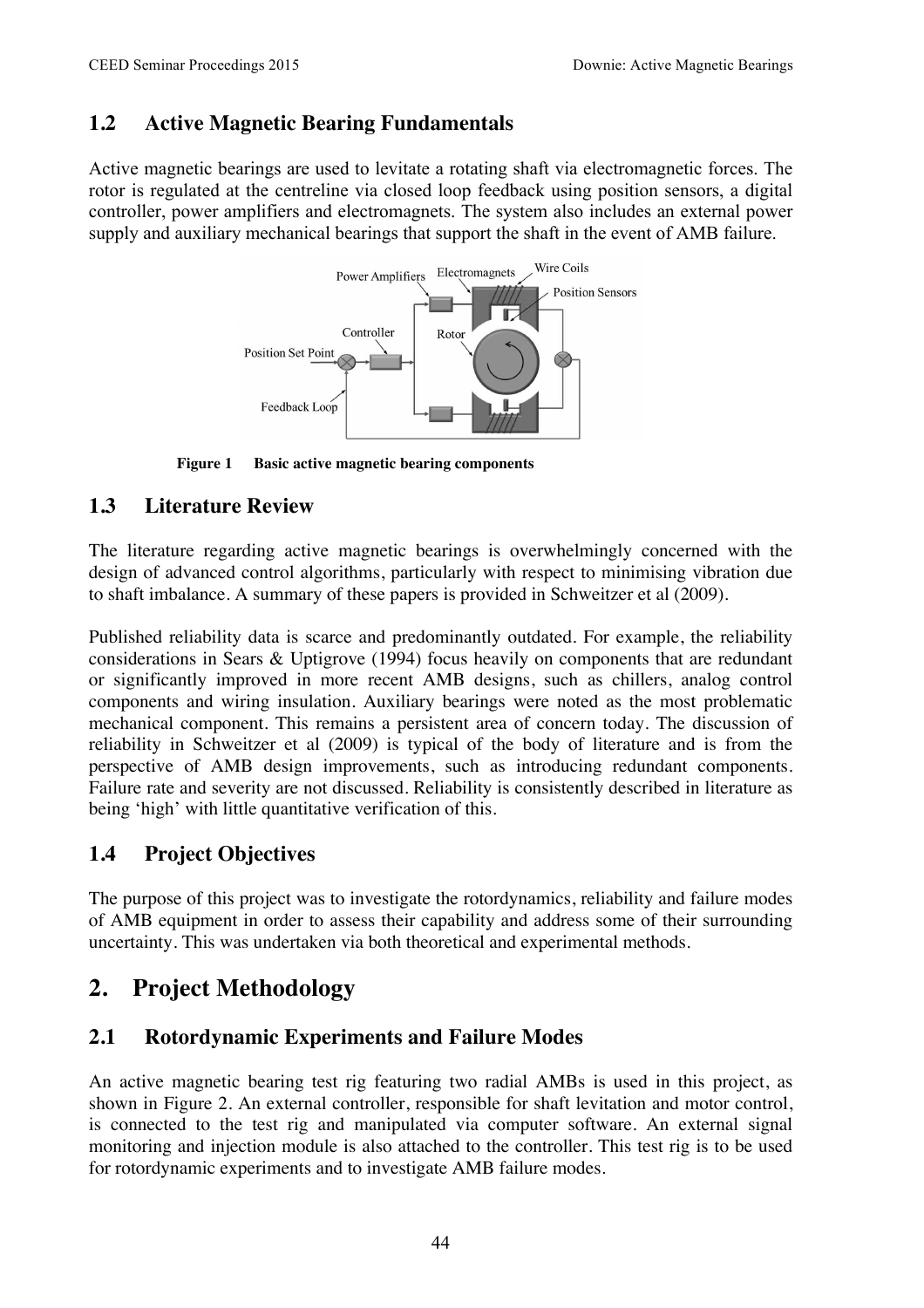

**Figure 2 Active magnetic bearing test rig**

The focus of the rotordynamic experiments is to understand how AMBs tolerate potential inservice conditions such as shaft imbalance, transient conditions, and foundation motion. The test program is ongoing at this time, with results to be presented in the final project report.

The test rig experience is providing valuable information regarding failure modes. One objective is to investigate a recent and existing AMB design to provide insight into the likely experience with industrial AMB machinery today. The failure modes observed to date are discussed in Section 3.2.

### **2.2 Compression Train Reliability Comparison**

The reliability of AMBs is being studied in the context of various compression train configurations; the question being whether a compression train equipped with AMBs could achieve reliability at least equal to or greater than a conventional compression train. AMB failure data is known to be scarce, but numerous data are available for the components that are replaced by AMB systems. The objective of this comparison is the establishment of target reliability range for AMBs and their associated auxiliary equipment, which would make them comparable in reliability to conventional compressor configurations.

OREDA (Offshore Reliability Data) was the primary data source used for this comparison (SINTEF 2009). OREDA is a collaborative project between eight participating oil & gas companies with well-documented assumptions and limitations. A survey was also undertaken of major original equipment manufacturers (OEMs) to assist with this study.

Two conventional compression trains, with different drive configurations, were compared to a hermetically-sealed compressor. Both conventional trains are supported by fluid-film bearings and include a lubrication system and dry gas seals. The two driver options considered were a gas turbine connected via a gearbox (configuration 'A') and a high-speed electric motor controlled by a variable speed drive (VSD) (configuration 'B'). Active magnetic bearings are an integral component of the hermetically-sealed option, denoted configuration 'C'. In this design the motor and compressor both run on AMBs, and are directly coupled in one sealed casing.

A base case comparison using generic data is provided below which illustrates the study methodology. Note that central power generation dependencies were excluded from this base case analysis.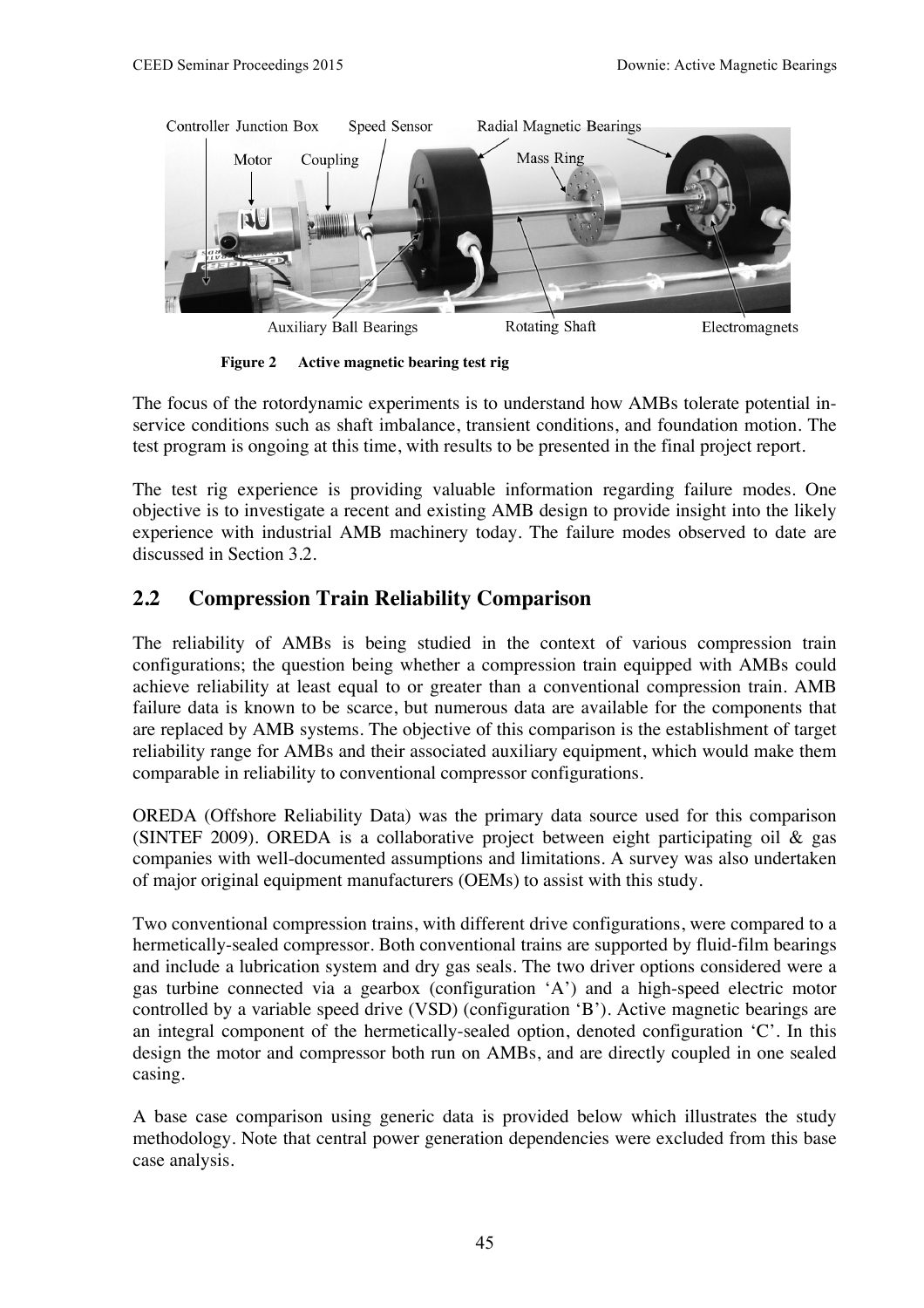Data was extracted from OREDA for centrifugal compressors, aeroderivative gas turbines and electric motors. A trade-off was made between the refinement of the equipment taxonomy and the population size. For each equipment unit the following information was recorded: the listed maintainable items, total failure rate, and the number of failures caused by each maintainable item. A maintainable item is a constituent of an equipment sub-unit and is normally the lowest level in the equipment hierarchy during maintenance. For example, a pump is a maintainable item belonging to the lubrication system, which is one sub-unit included in a compressor.

The collected data was used to calculate failure rates for each maintainable item. A failure is defined as the termination or degradation of the ability of an item to perform a required function (SINTEF 2009).

# **3. Results and Discussion**

### **3.1 Compression Train Reliability Comparison**

The results of this study are presented in Table 1, where A, B and C represent the compression train configurations described previously. Maintainable items that were assessed as integral to equipment operation and are common between different configurations, e.g. the compressor rotor and impellers, are included under core components. Maintainable items that are eliminated in a hermetically-sealed compressor, e.g. fluid-film bearings, are presented separately. The total failure rates are calculated as the sum of the failure rates of the constituent parts.

OREDA does not present failure data for the maintainable items separated according to failure severity, so failure rates could only be calculated using the total recorded failures. The limitations of the data available are that a large percentage of failures are assigned as 'unknown', and that failures on valves and instrumentation are not presented separately for each sub-unit. These failures were attributed to core components and were therefore included across all configurations. Hence the target failure rates calculated for AMB systems represent conservative estimates.

| Equipment                                                 | <b>Sub-units</b>                                  | <b>Contributing Failure Rates</b> <sup>1</sup> |       |             |
|-----------------------------------------------------------|---------------------------------------------------|------------------------------------------------|-------|-------------|
|                                                           |                                                   | A                                              | B     |             |
| <b>GT</b> Driver                                          | Gas Turbine $+$ Gearbox                           | 790.6                                          |       |             |
| <b>EM Driver</b>                                          | Core Electric Motor Components                    |                                                | 32.7  | 32.7        |
|                                                           | Variable Speed Drive <sup>2</sup>                 |                                                | 317   | 31.7        |
|                                                           | Fluid-Film Bearings $+$ Lubrication $+$ Cooling   |                                                | 4.7   |             |
| Compressor                                                | <b>Core Compressor Components</b>                 | 366.4                                          | 366.4 | 366.4       |
|                                                           | Fluid-Film Bearings + Lubrication + Dry Gas Seals | 102.7                                          | 102.7 |             |
|                                                           | $AMBs + Control + Power + Cooling Loop$           |                                                |       |             |
| <b>Cumulative Failure Rate (per 10<sup>6</sup> hours)</b> |                                                   |                                                | 538.2 | $430.8 + X$ |

 $<sup>1</sup>$  Failures per 10 $<sup>6</sup>$  hours</sup></sup>

 $2$  Data not available from OREDA. Source: Wikström (2000)

**Table 1 Cumulative failure rates, grouped by equipment sub-unit, for three different compression trains configurations**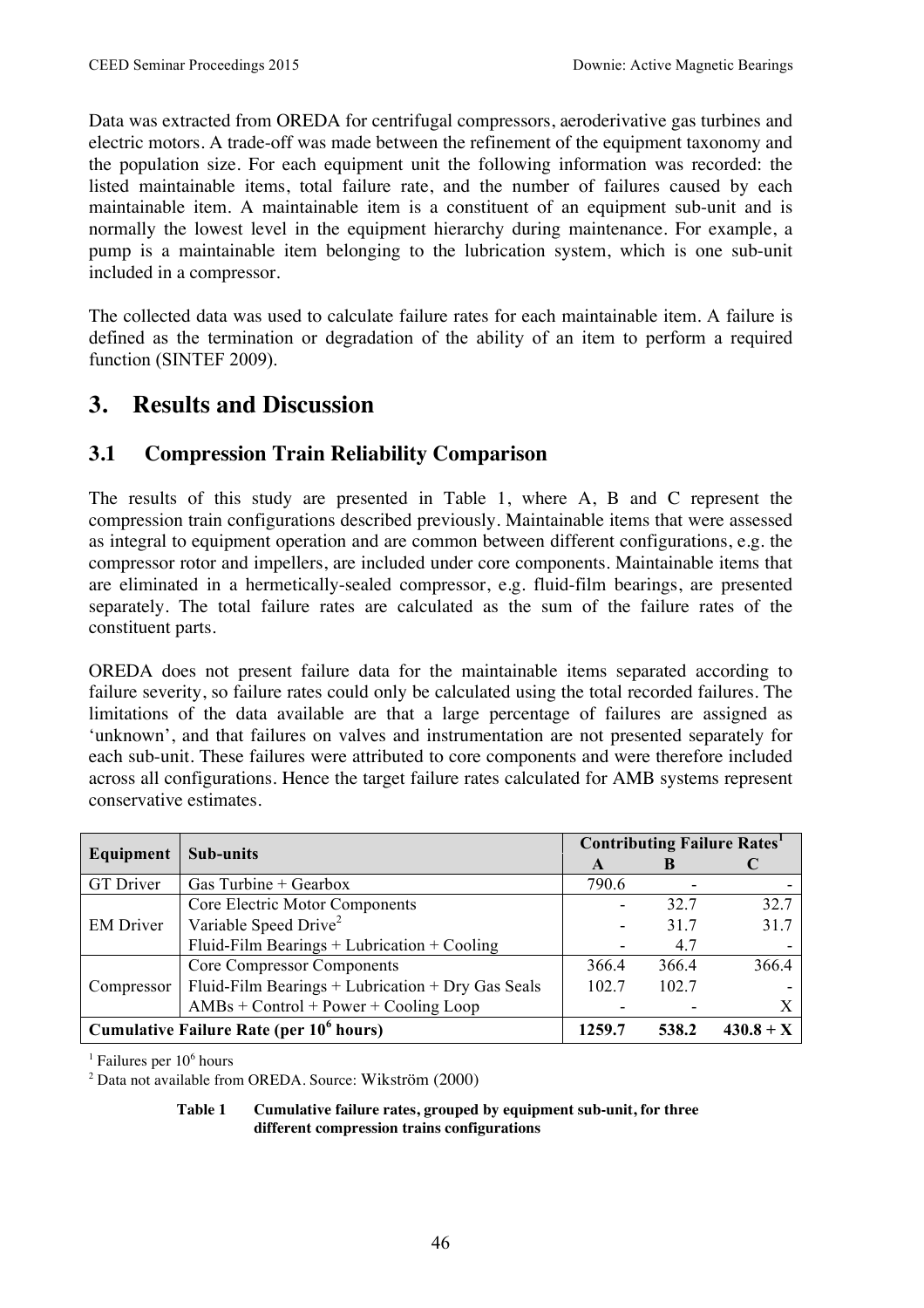By considering generic data sources only, hermetically-sealed compressors could achieve reliability equal to or greater than conventional compression trains if the failure rate for AMBs and their auxiliaries is less than 829 and 107 failures per  $10<sup>6</sup>$  hours when compared to the conventional gas turbine and electric motor reference cases, respectively. This base case is a preliminary result and is to be refined by incorporating data provided by an oil & gas operator, AMB vendors and compressor OEMs.

### **3.2 Observed Failure Modes**

The active magnetic bearing test rig used in this project was manufactured by an experienced magnetic bearing vendor, however only a small number of this particular design were produced. The project commenced with the test rig as-shipped from the OEM. It was therefore expected that some machine infancy problems would arise. A selection of the failure modes that have been observed during normal machine operation are summarised in Table 2.

| Item and<br><b>Function</b>                   | <b>Functional</b><br><b>Failure</b>     | <b>Failure Mode -</b><br><b>Cause of Failure</b>                                                                                                 | <b>Failure Effects</b>                                                                                                                                                                                                        |  |
|-----------------------------------------------|-----------------------------------------|--------------------------------------------------------------------------------------------------------------------------------------------------|-------------------------------------------------------------------------------------------------------------------------------------------------------------------------------------------------------------------------------|--|
| Radial AMB:<br>Support shaft<br>and attenuate | High<br>vibration<br>amplitudes         | Super-synchronous<br>vibration (non-integer<br>multiple of shaft RPM) -<br>Controller tuning<br>unsuitable for damping<br>structural resonances. | Shaft vibration amplitude exceeds<br>allowable limit of 60 microns.<br>Controller raises position alarm, brakes<br>motor and delevitates shaft when RPM<br>$< 60$ . Downtime for new tuning to be<br>validated up to 2 weeks. |  |
| shaft vibration                               | Chaotic<br>radial<br>vibration          | Axial vibration - Coupling<br>not sufficiently robust to<br>damp axial vibration.                                                                | Axial vibration interferes with radial<br>vibration attenuation. Combined shaft<br>vibration causes severe coupling<br>damage. Downtime approx. 3 weeks to<br>validate and install a suitable coupling.                       |  |
| Controller:<br>Control and<br>monitor shaft   | Rotation<br>deviates<br>from<br>command | CW motor acceleration<br>following a deceleration to<br>0 RPM from CCW rotation.<br>- Motor control logic<br>failure.                            | The motor continues to accelerate<br>while the controller perceives that the<br>shaft is decelerating. Minimum speed<br>set point must be $> 0$ RPM so that<br>motor is inhibited at low speed.                               |  |
| rotation and<br>levitation                    | Rotation<br>prevented                   | Rotation disallowed by<br>controller - Max. allowed<br>delevitations onto auxiliary<br>bearings reached.                                         | Inspection and recertification of<br>auxiliary bearings required before<br>controller fault can be overridden.                                                                                                                |  |

**Table 2 Observed failure modes of active magnetic bearings**

An observation from test rig operating experience is the influence of axial behaviour on radial vibration in AMBs. The primary cause of this is believed to be the axial separation between the position sensor and bearing actuator. Rotors are known to bend and tilt at high rotational speed which leads to differences in the radial displacement at the sensors and actuator locations. Axial vibration, particularly at frequencies in special relation to the shaft rotational frequency, exacerbates this problem and may cause the radial AMBs to exert erroneous forces. Even in the absence of axial loads, a robust coupling is required as a minimum and a thrust bearing should be considered.

Any change to the system configuration requires updated controller tuning, machine recalibration and control stability assessments, which all contribute to equipment unavailability. This is a cumbersome process, particularly during equipment startup where